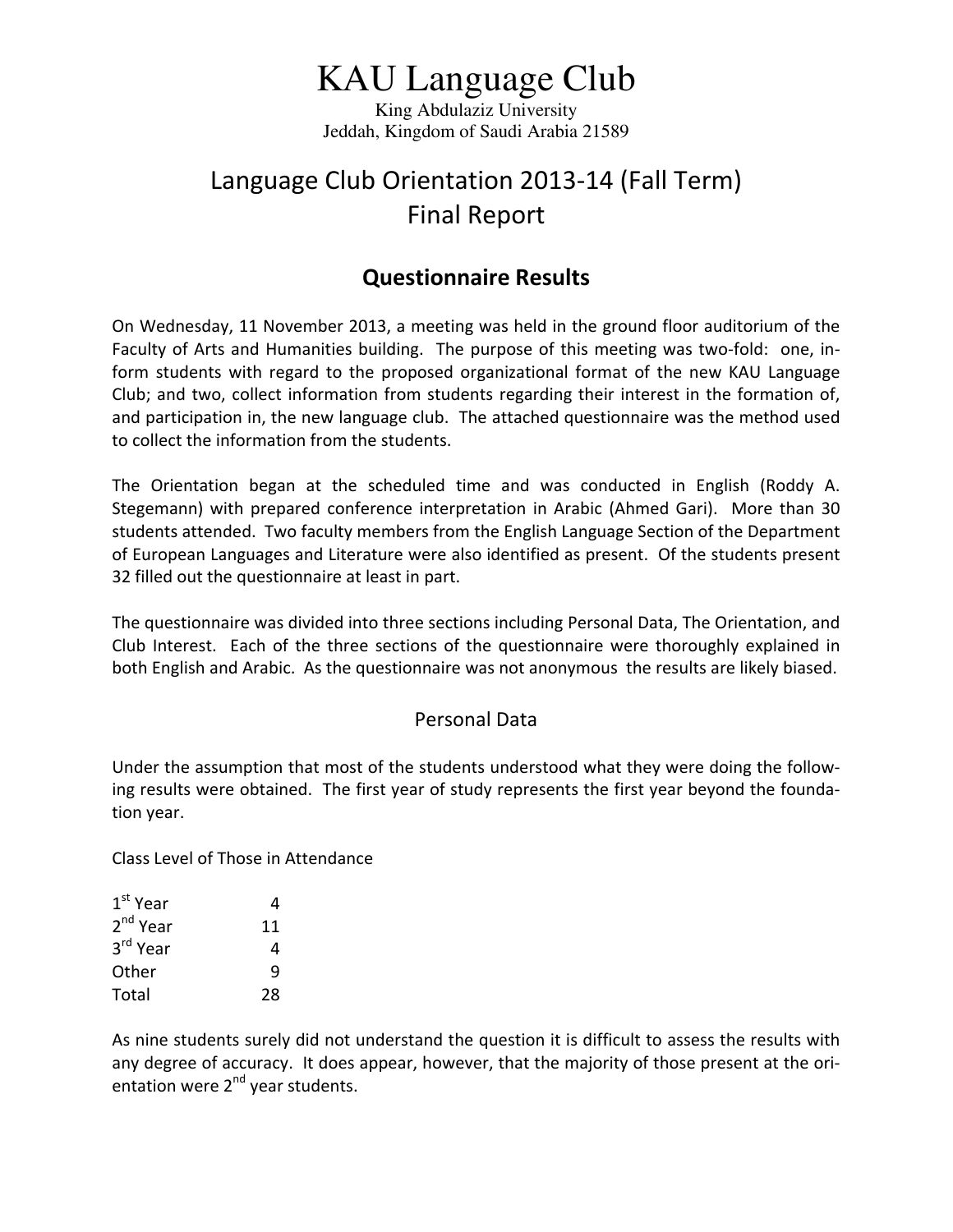#### The Orientation

Students were asked to evaluate the orientation based on a scale from 1 (very terrible) to 5 (very good). A rating of 3 (fair) was a measure of indifference. Based on the evaluation provid‐ ed by 29 students of the total present the overall performance of the orientation was rated above good at 4.3. Three students offered no evaluation.

In answer to the question "**What did you like best?**" a wide variety of answers were received. Most important among these were the organization of the event, the concept of the club, the presentation, and the conference interpretation into Arabic. Other students liked the refresh‐ ments, the venue, the energy, and the presence of students from other faculties.

Four students clearly did not understand the question, and 13 students failed to answer it.

In answer to the question "**What did you like worst?**" students complained mostly about the room temperature, the poor attendance, and the shortage of time. In addition, some students were disappointed by the absence of the French language and reliance on the Arabic language. Other students thought that the presentation was too serious and wanted more interaction with the speakers. Still others noted an absence of professors and difficulty with the English language. Finally, one student complained about the time of the event.

Nine students reported no complaint, and 15 students failed to respond to the question. These were the two largest categories of response and non‐response.

**Suggestions for improving the orientation** included the hosting of a lottery, less detail with re‐ gard to each slide, the elimination of the Arabic interpretation, complete translation of the slide presentation into Arabic, presentation in both French and English, and finally, a different venue.

Eighteen students failed to answer the question. Six students responded that they had no sug‐ gestions for improvement. Four students failed to understand the question.

### Club Interest

On the questionnaire students were asked to express their level of interest in the club as well as their interest in the various activities and tasks proposed to them at the orientation.

#### **LEVEL OF INTEREST**

The level of interest was expressed by the students desire to head the club, become a member or head of an activity committee, take responsibility for a task, or simply participate in the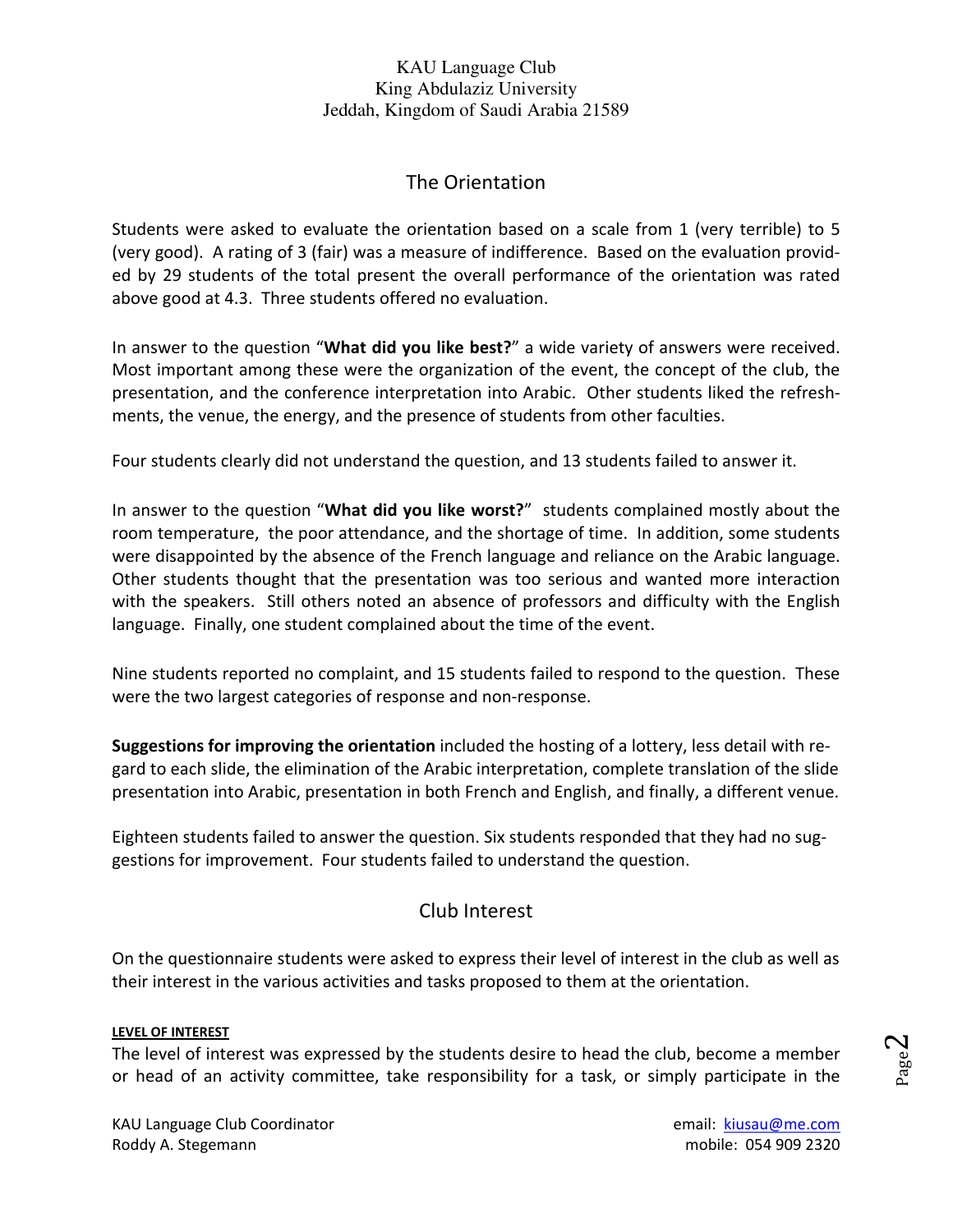club's events. Students were allowed to check as many of these items as they wished. The re‐ sults are summarized below.

| <b>NATURE OF</b>             | <b>NUMBER OF</b> | <b>PERCENT OF THOSE</b> |  |
|------------------------------|------------------|-------------------------|--|
| <b>PARTICIPATION</b>         | <b>STUDENTS</b>  | <b>IN ATTENDANCE</b>    |  |
| <b>Executive Council</b>     | 8                | 25%                     |  |
| <b>Activity Committee</b>    | 15               | 47%                     |  |
| <b>Task Committee</b>        | 8                | 25%                     |  |
| <b>General Participation</b> | 20               | 63%                     |  |

#### **ACTIVITIES**

In addition students were asked to list the proposed activities in which they were interested in order of preference. Respondents were permitted to propose activities not listed on the flier or presented at the orientation. These activities were then encoded and student interested counted by activity and order of preference.

Eighteen students provided their first priority, and 13 students provided both their second and third priorities. The greatest amount of interest was shown in field trips and theatre. These were the two activities discussed during the orientation. Conversation was a third activity in which students showed particular interest followed by outings and sports.

| <b>Activity</b>         | Code | 1st | 2nd | 3rd | Total |
|-------------------------|------|-----|-----|-----|-------|
| Theatre                 |      | 5   |     |     |       |
| <b>Field Trips</b>      |      | 3   |     | 5   | 12    |
| Outings                 | 3    |     |     |     | 4     |
| Sports                  |      |     | ੨   |     | 4     |
| Conversation            | 5    |     |     |     | 6     |
| <b>Videos and Music</b> | 6    |     |     |     |       |
| Seminar/Workshop        |      |     |     |     |       |
| Lectures                | 8    |     |     |     |       |
| Mock Interview          | 9    |     |     |     |       |
| Language Contests       | 10   |     |     |     |       |
|                         |      | 18  | 13  | 13  | 44    |

Outstanding among students **first priorities** were *theatre* and *conversation*. *Field trips* and *out‐ ings* were somewhat preferred, but no preference was shown for either *videos and music* or *lectures*.

With regard to **overall preference** *field trips* were rated number one followed by *theatre* and *conversation*. Some preference was given to *outings*, *sports*, *seminars*, and *videos and music*. Among the **least preferred** activities were *language contests*, *mock interviews*, and *lectures*. It

KAU Language Club Coordinator **Example 2018** and the mail: **kiusau@me.com** Roddy A. Stegemann mobile: 054 909 2320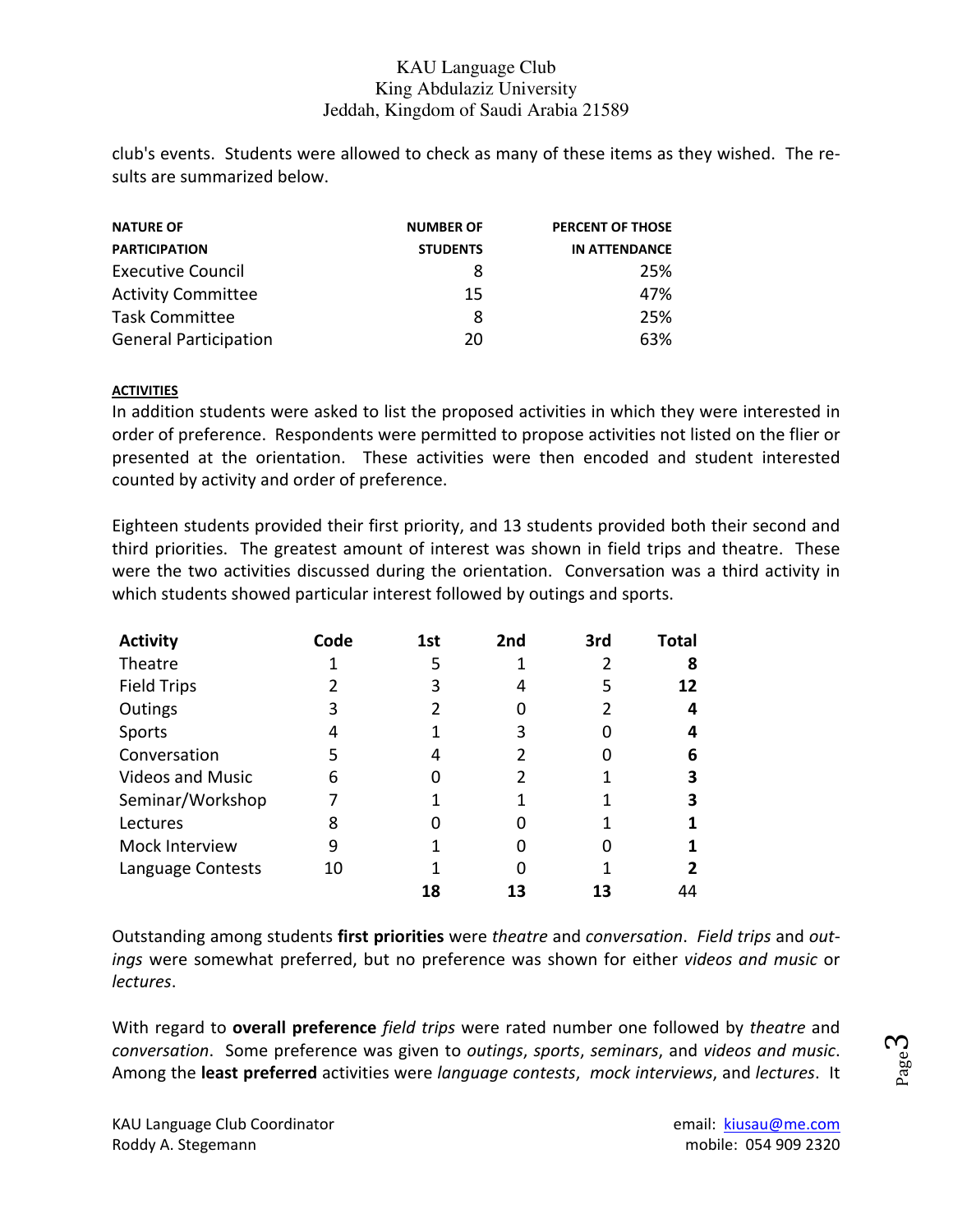should be noted that the *mock interview* was a student suggestion not provided either on the flier or at the orientation. As a result, it was not a candidate activity from which the other students could choose.

#### **TASK COMMITTEES**

Less interest was shown in the **tasks**, but this was to be expected, as tasks included a level of participation above that of general participation. Moreover, less time was devoted to tasks during the presentation, and students had no exposure to the suggested tasks before the orien‐ tation.

The tasks in which students were most interested included *advertising* for the club and the cre‐ ation and maintenance of a club *website*. Some interest was also shown in the maintenance of a club *library*, the creation of a *club newsletter*, and *membership recruitment*. Less interest was shown in maintaining the club store (*accounting*) and a club room *photo album*.

| <b>Tasks</b> | Code  | 1st | 2nd | 3rd | Total |
|--------------|-------|-----|-----|-----|-------|
| Advertising  |       | 3   |     |     |       |
| Membership   | 2     | 0   |     |     |       |
| Library      | 3     | 0   | 2   |     | 3     |
| Newsletter   | 4     | 0   |     |     |       |
| Website      | 5     | 3   |     |     |       |
| Accounting   | 6     | O   |     |     |       |
| Photo Album  |       | 1   |     |     |       |
|              | Total |     | 6   |     |       |

## **Event Preparation**

#### **AUTHORIZATION**

In order to initiate the event several formal letters of request were written in English by the club coordinator. The first letter requested permission for the event, a special venue that re‐ quired the dean's signature, and refreshments. Along with the letter was provided an outline of the purpose and nature of the proposed meeting. As the proposed date was rejected due to an apparent schedule conflict, a second letter was written in which a new date was proposed. Although approval was eventually obtained and preparation begun, it was soon discovered that the proposed date conflicted with a religious holiday that required fasting. As the refreshments were an integral part of the event, a third letter was written that would have pushed the date of the event one week further out, but the request was denied.

Because we did not know with certainty when the event would take place until two weeks be‐ fore the scheduled date, there was little time to arrange for the advertisements of the event.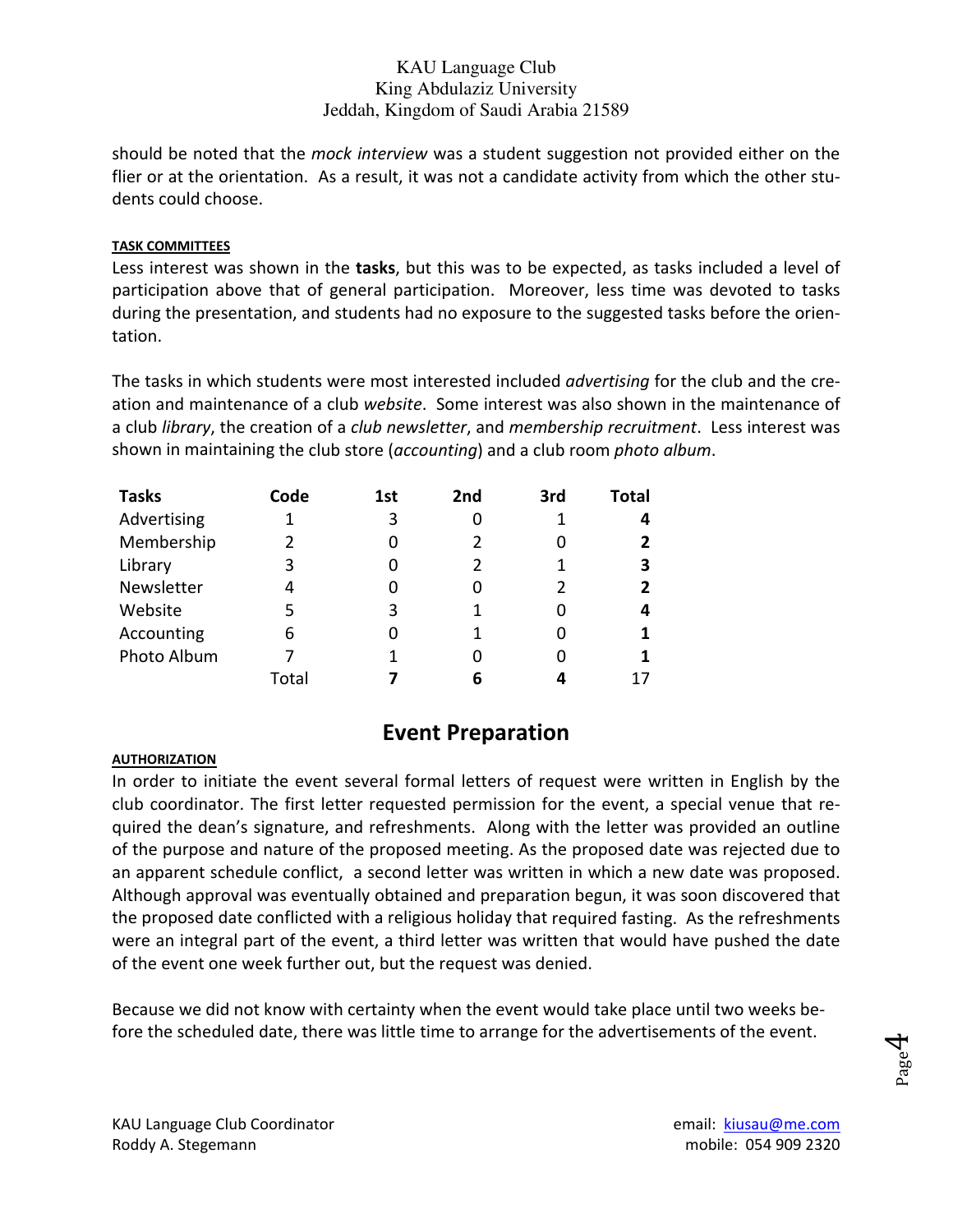#### **ADVERTISING**

Of the approximately 480 students enrolled in the Department of European Languages and Lit‐ erature, including both the French and English sections, only 32 students attended the orienta‐ tion with certainty – roughly *six percent*. Several of the students in attendance came from oth‐ er departments and faculties. We had hoped to bring in approximately 20% of the entire de‐ partment student body and prepared accordingly.

The **strategy for advertising** the orientation meeting was **four‐pronged** in nature including *elec‐ tronic displays*, *wall posters*, *pull‐ups*, and *fliers*. In addition, pre‐presentation refreshments were also planned as both a lure to attract students and as a means to gather them in a timely manner.

With respect to **electronic advertising** we managed to create and obtain three alternating slides in the display screen across from the elevator in the French section on the 4<sup>th</sup> floor of the Faculty of Arts and Humanities building. Each slide announced the orientation in a different language. The first of these three slides was posted two weeks before the event; the other two were posted several days later. This form of advertisement surely failed to reach the vast majority of English language students who rarely come to the fourth floor, but for brief visits about administrative matters. On the other hand, it was likely seen by all students of the French sec‐ tion – somewhat over 30 students.

In addition, we were also able to obtain a very **brief, university‐wide, announcement** on the university's homepage. This announcement was in Arabic and provided the name of the event, as well as its time and location. No details with regard to the nature of the event were provid‐ ed, however. When this announcement was posted is not clearly known, but based on input obtained from the Vice Dean's office it went up only two or three days before the event.

The **54 posters** that were to be hung in the nine different university buildings where students from the Department of European Languages and Literature attend classes were never ob‐ tained. The reason for this is that permission to have them printed was not received until the day before the event. Two posters – one in Arabic and one in French and English – were to be hung at the estimated three doorways for each building. The request for these posters was made as soon as the time and location of the event had been properly authorized -- approximately two weeks before the event took place.

Only two of **the four pull‐ups** requested were obtained. These, like all of the other forms of advertising media were ordered approximately two-weeks in advance of the event. As permission to have them made was only obtained on the day before the event, only two were ordered and only for the purpose of advertising the location of the event in the building where it would take place -- not the event itself. The Arabic pull-up was placed in front of the student lounge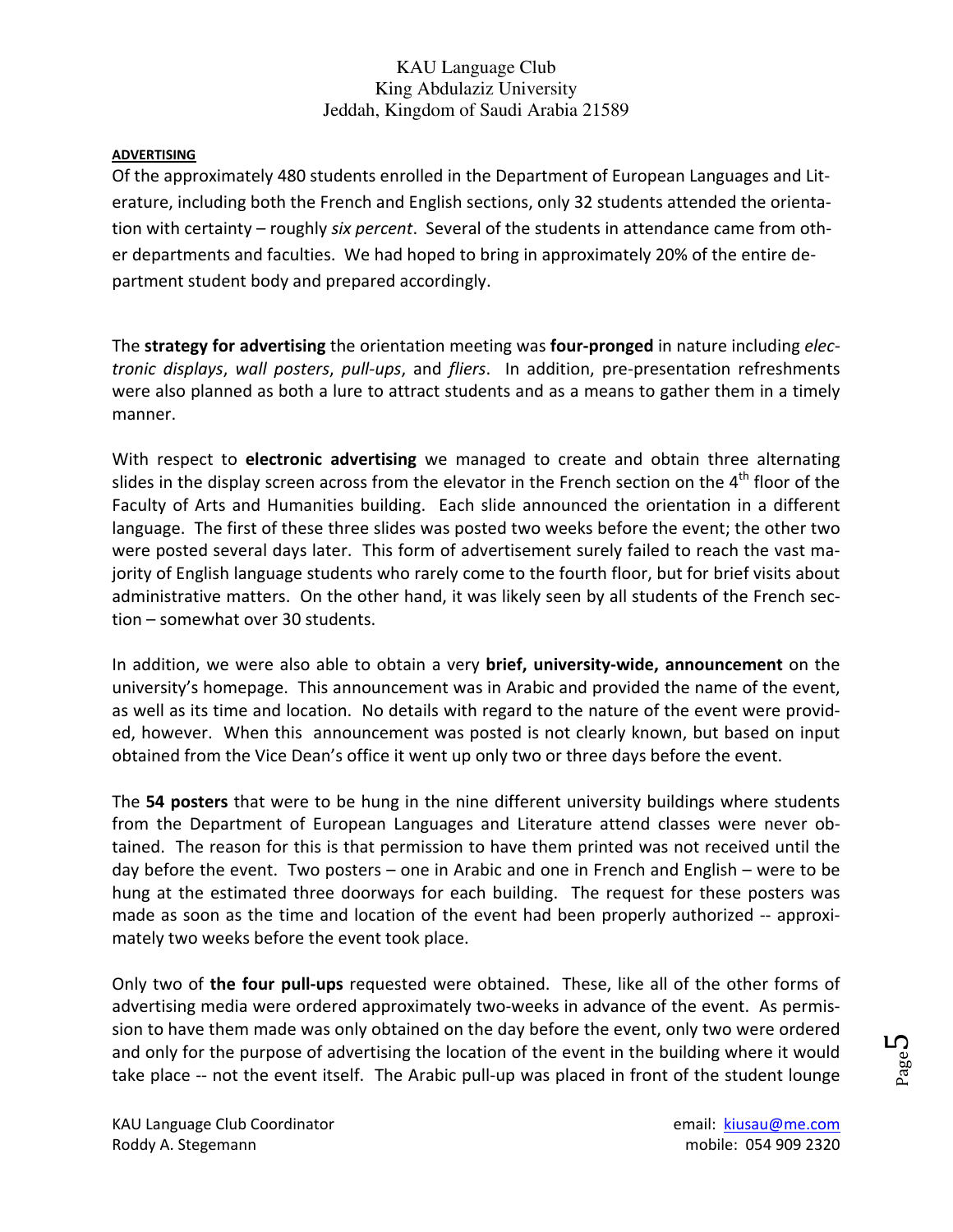where the food was laid out, and the English and French pull-up was placed in front of the auditorium where the event would take place. In this way, students would know that they were at the right place without having to ask.

**Five hundred fliers** were printed – one for each student of the department, plus twenty more to be laid out in the club room. Unlike the posters that were more costly, the fliers did not re‐ quire public display and could be distributed among the department's student body. The fliers, like the other forms of media, were requested approximately two weeks before the event took place.

As the event was rapidly approaching and still no permission had been obtained, the club coor‐ dinator took it upon himself to have the fliers printed independently of the university.

The flier was two-side with French and English on one side and Arabic on the other. Whereas the French and English side advertised only the name, location, and time of the event, the Ara‐ bic side explained the event in more detail, thus making the event attractive to those with even very low French or English language competence. In order to reduce costs only the French and English side was printed in color.

The distribution of the fliers was organized into four teams consisting of seven students. Each team leader was given a page of instructions that was thoroughly explained in a separate, per‐ sonal interview. Only one of the team leaders provided the feedback requested on the instruction sheet. As the others did not, it is impossible to know how many of the fliers were actually distributed and to whom.

Eighty-four sections from a much larger number of sections obtained from room scheduling could be clearly identified by course number, location, and time. For the reason given above it is impossible to know how many of these sections were actually reached, and if reached, in what manner, and by whom.

All fliers that were presumably distributed at least two days in advance of the event.

In **summary**, the actual level of advertising was far less then intended and much too late. As different students respond to different forms of commercial stimulation with different time frames, many different forms of advertisement were proposed. Unfortunately, the single most important form of *actualized* advertisement – namely, flier distribution – was poorly carried out – and this, despite significant effort to make sure that it would succeed. Even if it had been carried out as planned, it was the most personal prong of the four different types of advertise‐ ment and thus likely dissuaded as many students as it persuaded.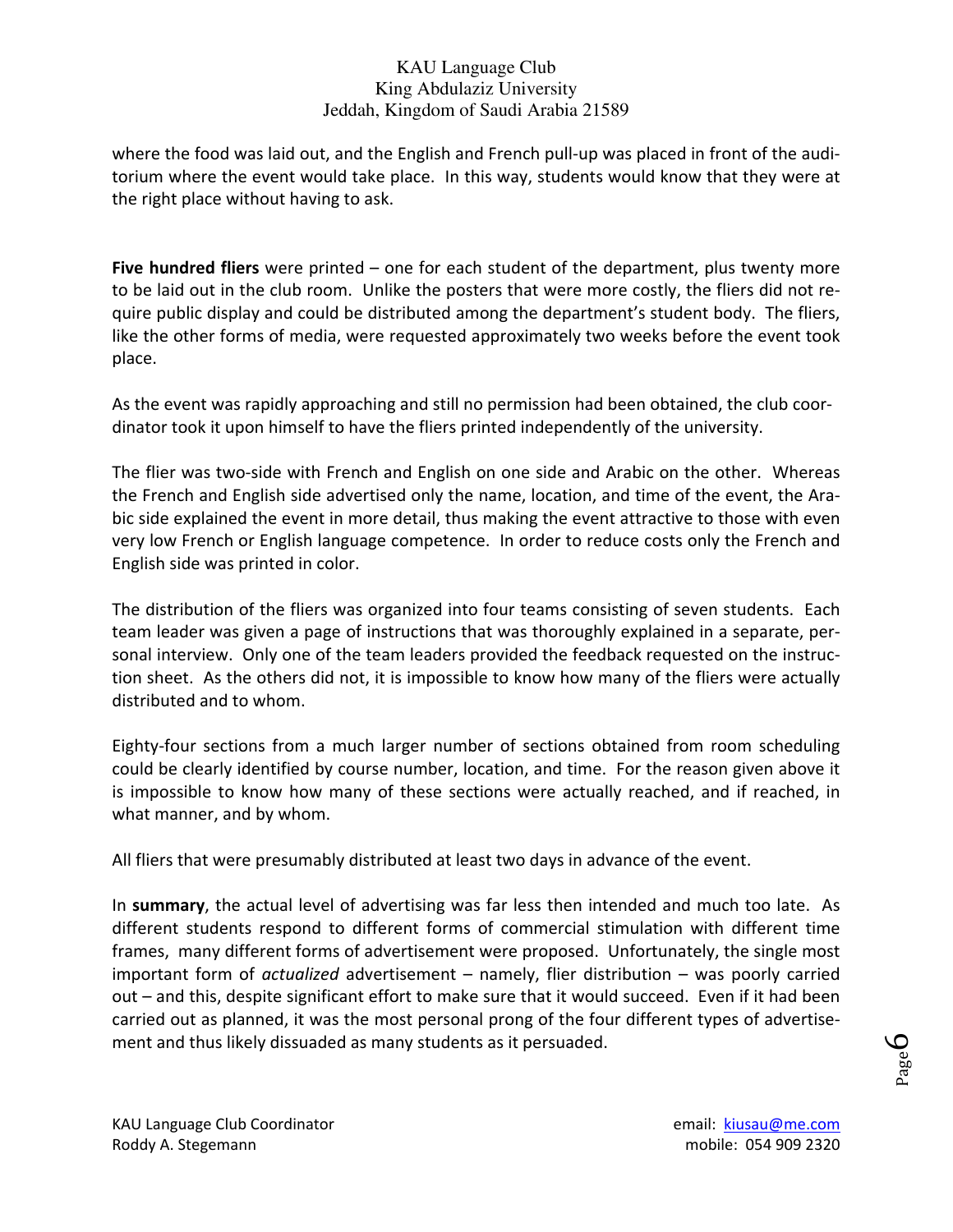#### **REFRESHMENTS**

Like the posters and pull-ups, permission to obtain the refreshments was given only one day before the event – this, despite their having been requested in the event's original proposal many weeks before the event actually took place.

As it turned out the refreshments arrived ten minutes late. More important is the fact that ninety percent of the students present in the student lounge were fasting and did not partake in the food and drink while waiting for the presentation to begin. Indeed, my request to postpone the event by one week in order to avoid the awkwardness of this situation had been de‐ nied.

The vast majority of the food and drink was given to the building maintenance staff when it be‐ came clear that the students were not partaking, but not until after the presentation had begun.

## **Selection of the Executive Council and Other Matters**

#### **FACULTY SELECTION COMMITTEE**

Two letters were composed inviting faculty members of the English and French Sections to par‐ ticipate in the selection of the club's Executive Council.

One letter was written in English, and one was written in French. The French version was proofread and corrected by a faculty member of the French Section before distribution. The English letter was posted in the mailbox of each member of the English language faculty, and the French letter was posted in the mailbox of each member of the French language faculty. Similarly, each letter was placed in an envelope and slipped under the door of each faculty member in each section. In those cases where more than one faculty member occupied the same office additional letters were provided.

With each cover letter was provided a request for information regarding the faculty member's personal contact information and his availability for student interviews. Faculty members were asked to deliver their contact information and availability to the Language Club.

The cover letter provided a brief explanation of the orientation, the purpose of the Executive Council, and the need for the formation of the selection committee

The number of faculty showing an interest in the selection of the club's Executive Council was one.

#### **SELECTION OF THE EXECUTIVE COUNCIL**

An email was sent to each of eight students who had expressed an interest in becoming a member of the club's Executive Council on the questionnaire passed out at the orientation. An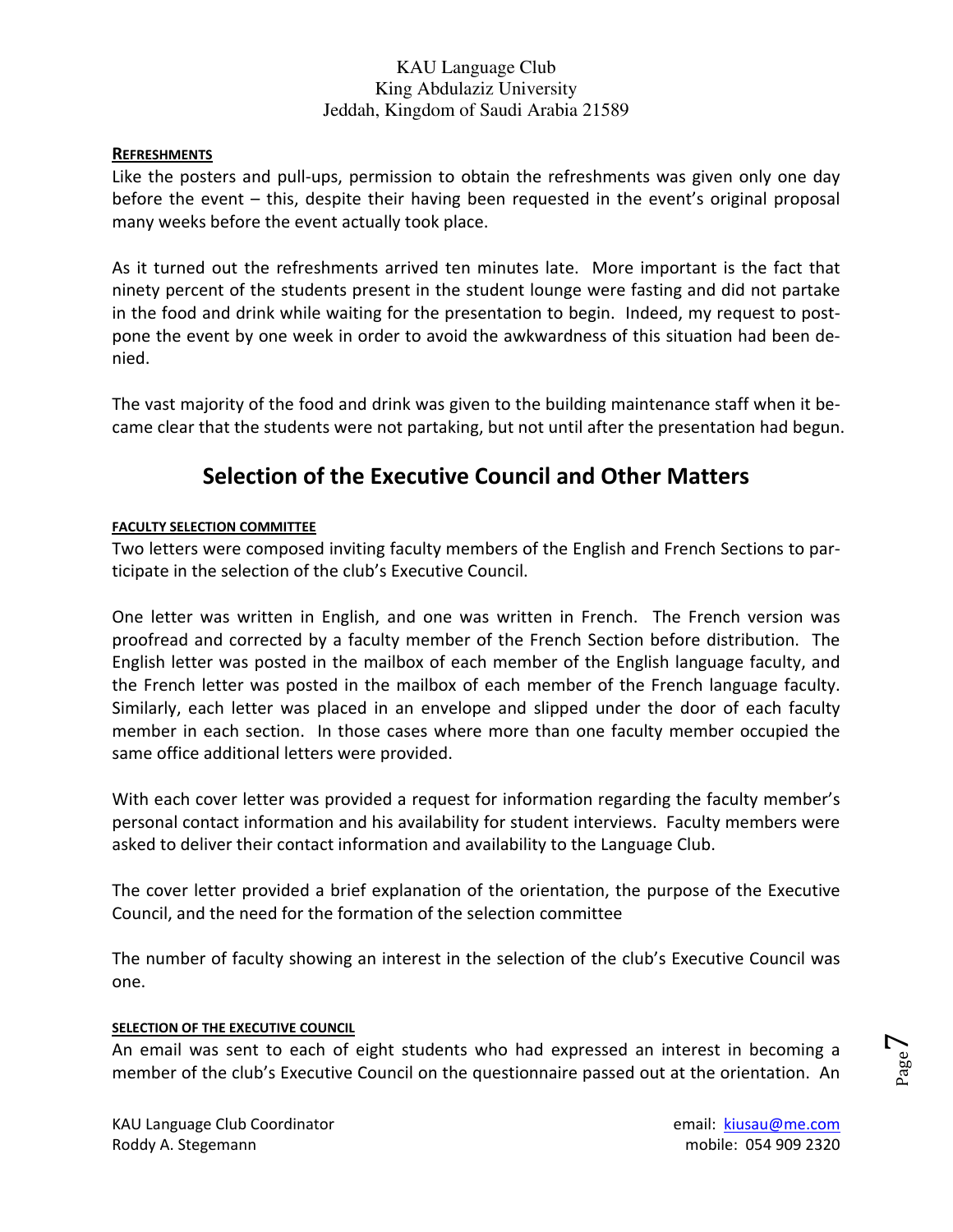SMS telling that an email had been sent was then sent to each student. Both the email and the SMS were sent several weeks after the Orientation. In the SMS the name and title of the Club Coordinator were provided, so that everyone would know the source of the message. The email and the SMS were composed in English. This was likely an error, because it was later dis‐ covered that one of the students who volunteered to be interviewed was a French major.

Of the 8 students contacted only two responded.

As a result, another email was sent out in English, but this time to all students who had filled out the questionnaire and provided an active email account. In order to avoid confusion this email was not sent to those who had shown an interest in the Executive Council on the ques‐ tionnaire. One additional student with an interest in the Executive Council was found.

Each of the three students who confirmed an interest in the Executive Council were sent both an email and SMS announcing the time of his interview. Only one student appeared. During the interview the student was questioned about his ability to meet the criteria for membership on the Executive Council outlined during the Orientation. As he had neither attended the Ori‐ entation, nor viewed the video of the Orientation that was obtained afterward, he came un‐ prepared.

The interview lasted for more than thirty minutes. One faculty member was present for a por‐ tion of the interview in addition to the language club coordinator who was present for the en‐ tire interview.

#### **INTERNET TECHNOLOGY**

One week before the Orientation took place a request for a **club email address** was formally requested in writing. The email address was not received until three weeks after the event took place.

Reasons for the aforementioned delay included the filling out of the wrong form by Depart‐ ment Staff, the provision of an email address that could not be easily recognized as the club's email address, and an eventual visit to the university's office of Internet Technology to sort things out. This delay may have dissuaded some of the students who were interested in joining the Executive Council from participating in the interview process.

In preparation for the Orientation **Adobe software** was requested in the faculty's IT Depart‐ ment. None was provided. An trip to the university's IT Department did manage, however, to obtain for the club copies of *Adobe Photoshop*, *Adobe Illustrator*, and *Adobe Acrobat Pro*. All three of these were used in preparation for the orientation. Once the club's email address was obtained each software packaged was properly registered with Adobe Software Inc. The KAU Language Club now has its own Adobe account.

Page **8**